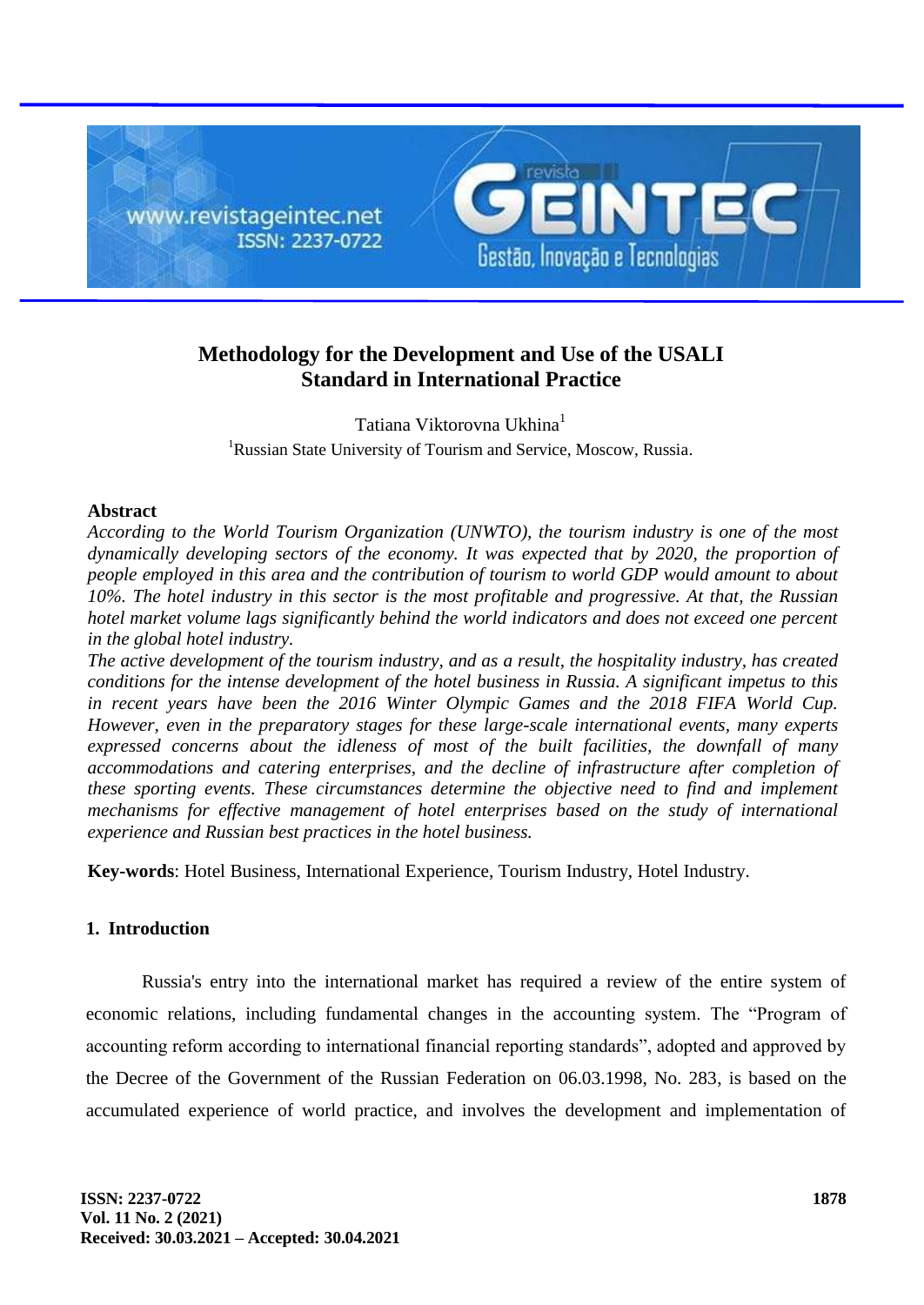national accounting standards aimed at the unification and reliability, comparability, and usefulness of financial reporting indicators.

However, even though the hotel business has been actively developing in Russia for more than 20 years, as mentioned earlier, domestic economists have not found a single viewpoint on the goals and objectives of management accounting of the hotel business. In this regard, the international experience of financial management is borrowed. To a great extent, this is because Russian authors focus on individual issues, such as pricing, cost structure analysis, etc., but do not study the issues of financial management in the hotel in a comprehensive manner.

#### **2. Methods**

The theoretical basis for the study was the normative legal acts of the Russian Federation, the works of domestic and foreign authors devoted to the formation of management accounting and financial management systems, publications in various periodicals, internal documentation of the research object, as well as statistical information.

Analytical, theoretical, sociological, and comparative research methods were used.

## **3. Results and Discussion**

When referring to international practice, two areas of accounting and financial reporting regulation can be distinguished. The first area includes countries with an extensive code of laws governing accounting, which are strictly regulated, and all accounting procedures are detailed. The second area includes countries with the general legal legislation, where framework limits are established in which individuals and legal entities have freedom of action. Accounting standards are not regulated by the state but are determined by professional organizations of accountants and industry associations. The adopted standards are quite flexible and variable under the influence of innovative processes taking place in the world economy.

For example, in developed countries, such as France, Belgium, Germany, Italy, etc., financial statements are mainly used for taxable profits, while in the USA and the UK, information obtained based on accounting is more focused on meeting the needs and requirements of investors and creditors [13].

In international practice, three main types of tax accounting can be distinguished: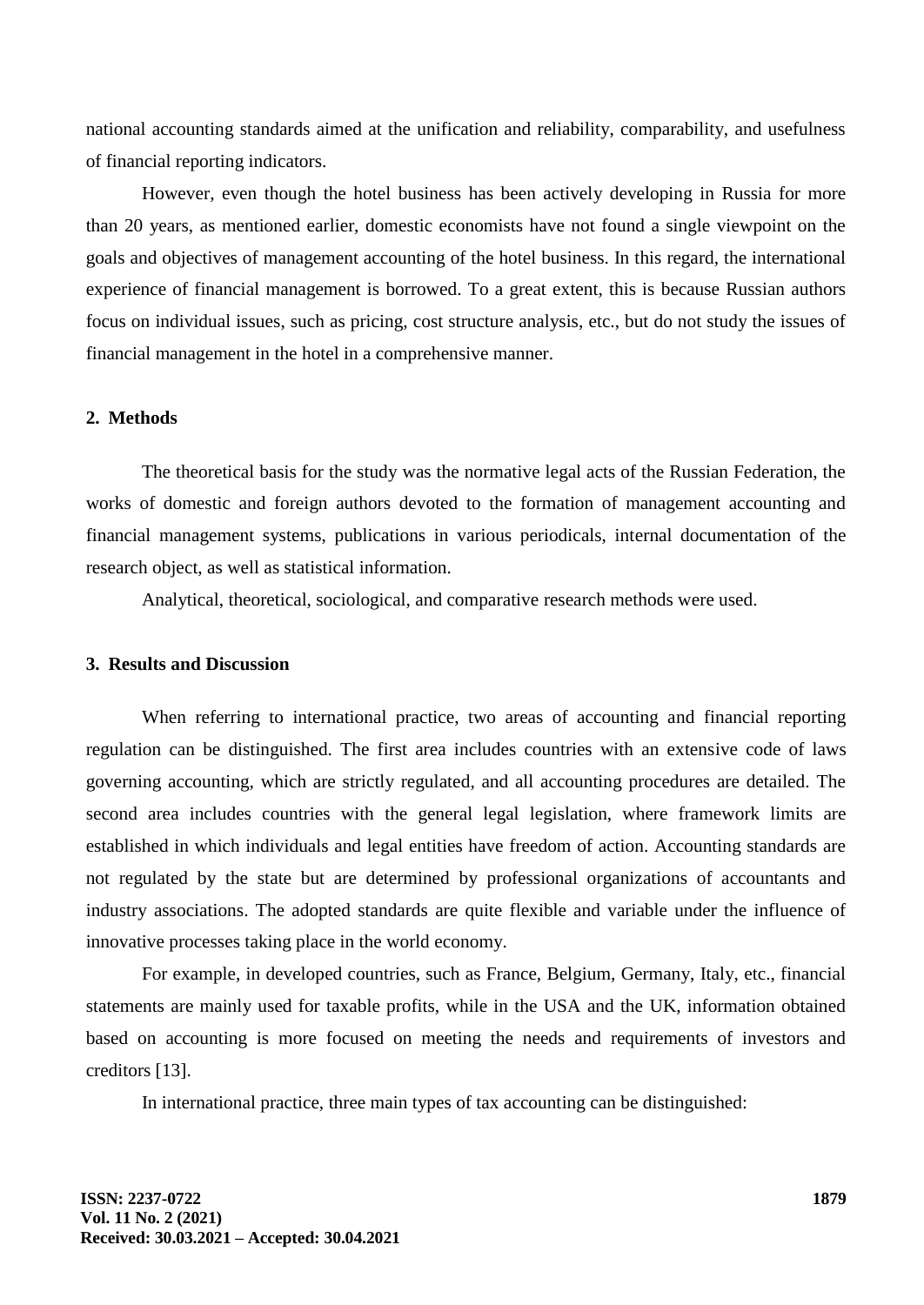- Tax accounting at which tax accounting indicators are formed exclusively from accounting data.
- Mixed tax accounting at which tax accounting indicators are formed based on accounting data but using certain methods for tax purposes.
- Absolute tax accounting at which tax accounting indicators are formed without the involvement of accounting (customs duties, state duties, water charges, etc.).

The accounting system is formed to meet the macroeconomic goals and priorities of a particular state, achieve the planned growth rates of its national economy, or to reduce inflation.

At that, it should be noted that the main investment and managerial decisions in the practice of international business are made based on data presented in the format of consolidated financial statements (CFS). The main standards for the preparation and presentation format of such statements are the International Financial Reporting Standard (IFRS), and the American Accounting Standard, known as Generally Accepting Accounting Principles (US GAAP) [2, 4].

The demand for this format among concerned users is primarily due to its versatility for evaluating the performance of companies engaged in various businesses and operating in different markets.

The international practice of financial management in the hotel business is based on many years of experience in the hospitality industry in European countries and the USA, as well as on the experience of leading hotel brands, such as Hilton, Hyatt, Marriot, Radisson, etc., which are the founders of the concepts of managing large hotels and hotel chains, including financial accounting. The most advanced practitioners, for example, Cornell University (Ithaca, USA) or American Hotel and Lodging Educational Institute (AHLEI), support and recommend using the Uniform System of Accounts for the Lodging Industry (USALI) for financial and management accounting purposes [3].

A unified billing system for the hospitality industry was first proposed by the Hotel Association of New York City (HANYC), and the first version of USALI was published in the USA in 1926. Its appearance resulted from growing competition among market players in this sector. They needed a single methodology for preparing reports, which was to provide a single information base for conducting a comparative analysis of the results obtained by individual business units and their structural divisions. In the same year, the Association approved a committee to create and publish newly revised editions of the system.

The main function of USALI, as it is invariably defined by the Financial Management Committee (FMC), is to provide operational reporting for enterprises in the hotel sector, structured in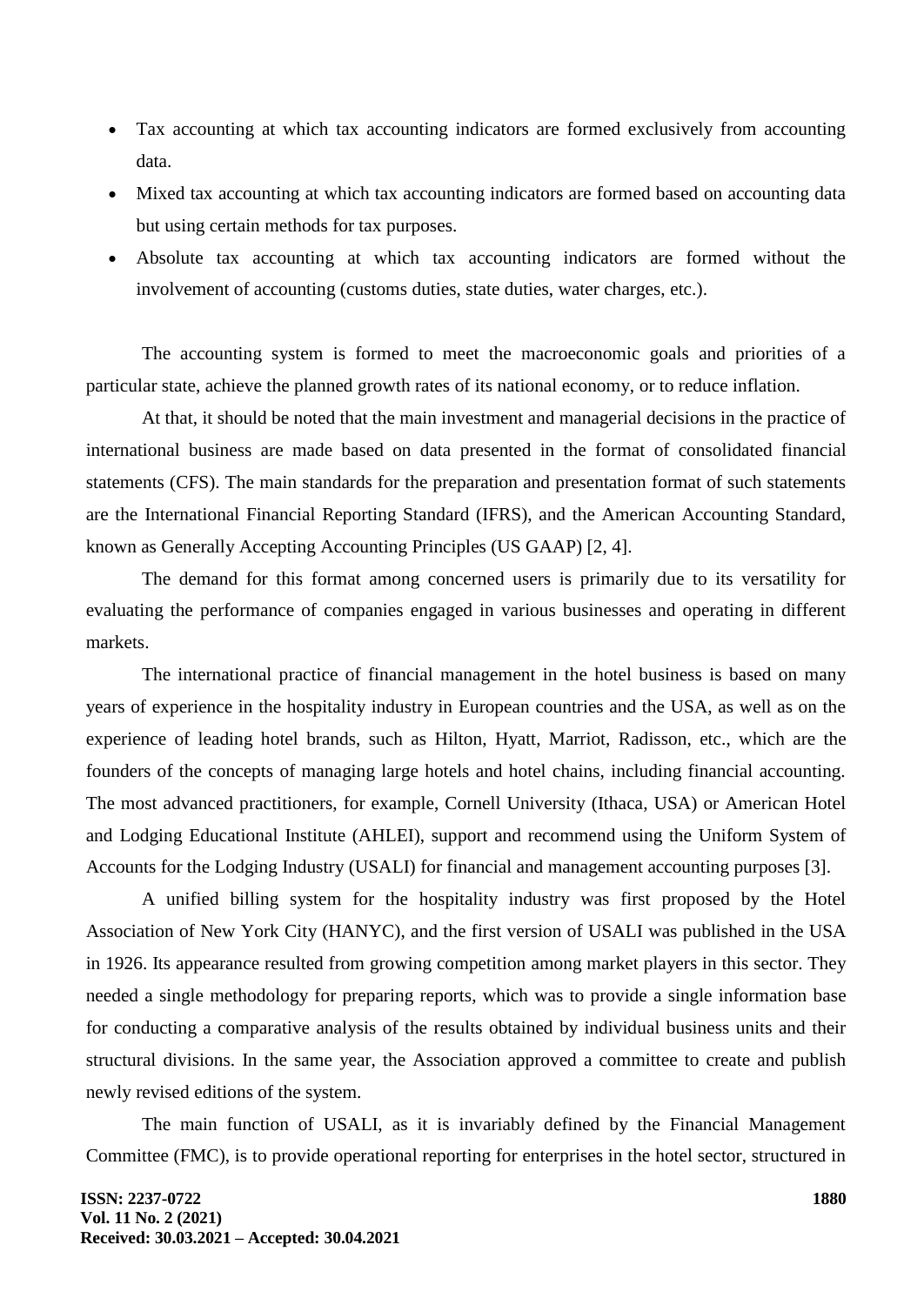such a way that users, i.e. owners, operators, and other parties concerned, would be provided with the necessary information and data that would correspond to the specifics of the operating activities of the hotel industry [1].

Until 1961, USALI standards were used exclusively by large hotels, but given regular requests from small and medium-sized businesses, the American Hotel and Motel Association (AHMA) commissioned the National Association of Accountants (NAA) to adapt the system to their needs. Since that time, the Finance Committee of the American Hotel and Lodging Association (AHLA), the legal successor of AHMA, in cooperation with the Hospitality Financial and Technology Professionals (HFTP), regularly releases new editions of the USALI system [11,13].

For a long time, USALI was used mainly in American hotels and hotel chains, and only after the ninth edition, published in 1996, the standard received characteristics focused on its use as an international system. This breakthrough was due to three factors:

- The leading role of the USA in the globalization processes in the world economy, including the tourism sector;
- Gradual expansion of the range of parties concerned, with whom the problems of applying the standard and the prospects for its updating were discussed;
- Gradual coordination with the provisions of IFRS [7, 9].

Since then, USALI has undergone not many changes; to date, its  $11<sup>th</sup>$  version has been published. The USALI has been successfully adopted worldwide as a useful model for financial accounting and management accounting purposes for companies operating in the hotel sector but the principles that guided the authors of USALI, always remain unchanged. The main principle of the system is based on the concept of the center of responsibility. The hotel enterprise is divided into divisions, of which each is responsible for a certain block of income and/or expenses, and its effectiveness is analyzed using a set of standard indicators, which among others include the cost of a unit of service, break-even point, profitability, etc.

Although almost a century has passed since the first edition of the USALI manual, due to the constant updating of the system, each new edition reflects the existing needs of internal and external users of information, which is why the system is becoming increasingly important and is used by an increasing number of hotel business owners in many countries [10].

The terminology used in the USALI guidelines as well as the very guidelines are fully consistent with generally accepted accounting principles (USGAAP). At that, to make a single system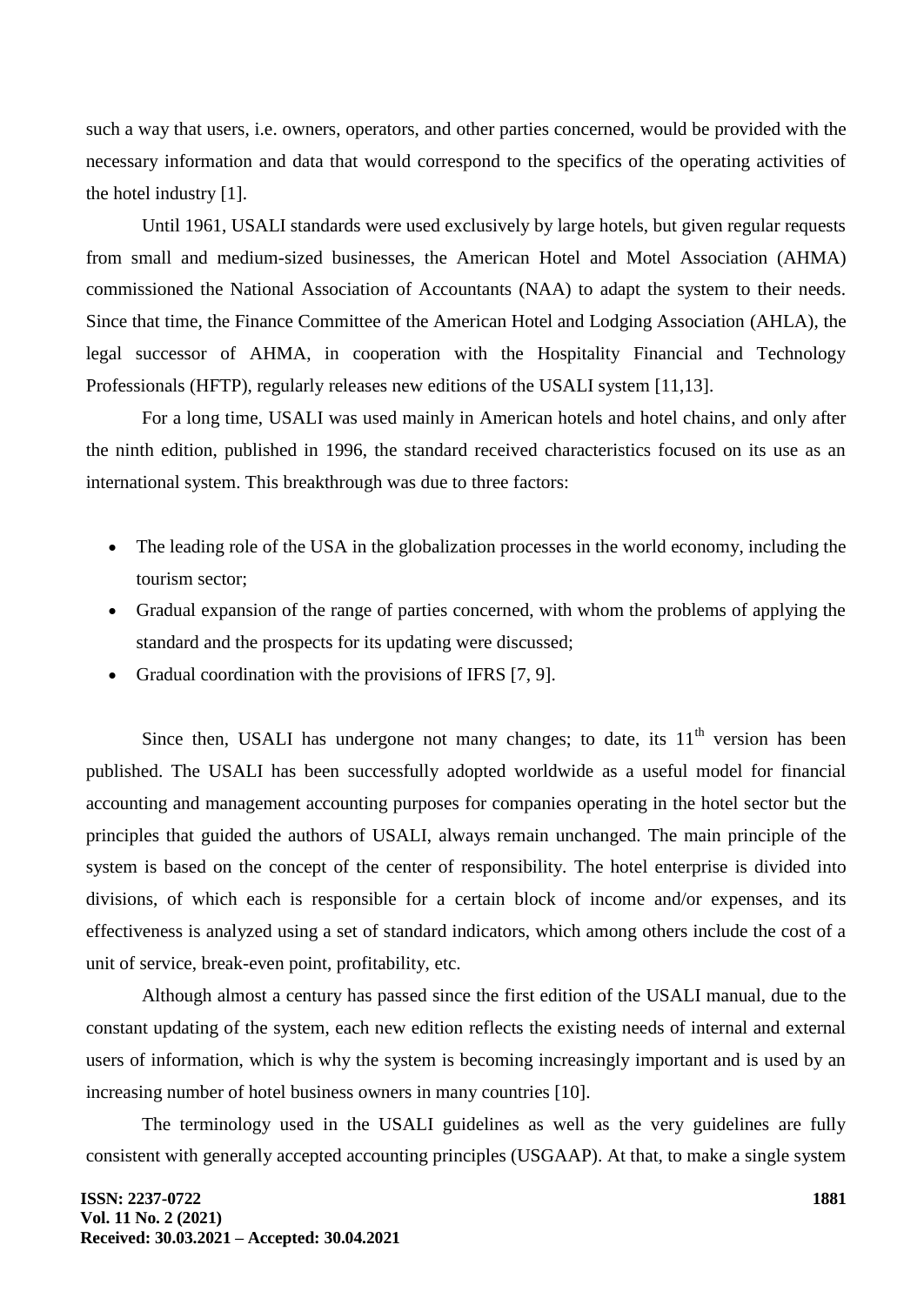applicable to the hotel enterprises' performance around the world, terms have been introduced into the system, whose use is globally accepted [32].

According to a survey conducted among HFTP members who used the latest version 11 of USALI, below are graphical data on the location (Fig. 1) and management systems (Fig. 2) of hotels where the system is used. As can be seen from the presented data, for objective reasons, the system is currently most widespread in the USA (71.5%), however, it should be noted that more than 27.5% of respondents use this system outside of the US borders.



Figure 2 – Hotels Applying the USALI Standard, by Management Systems

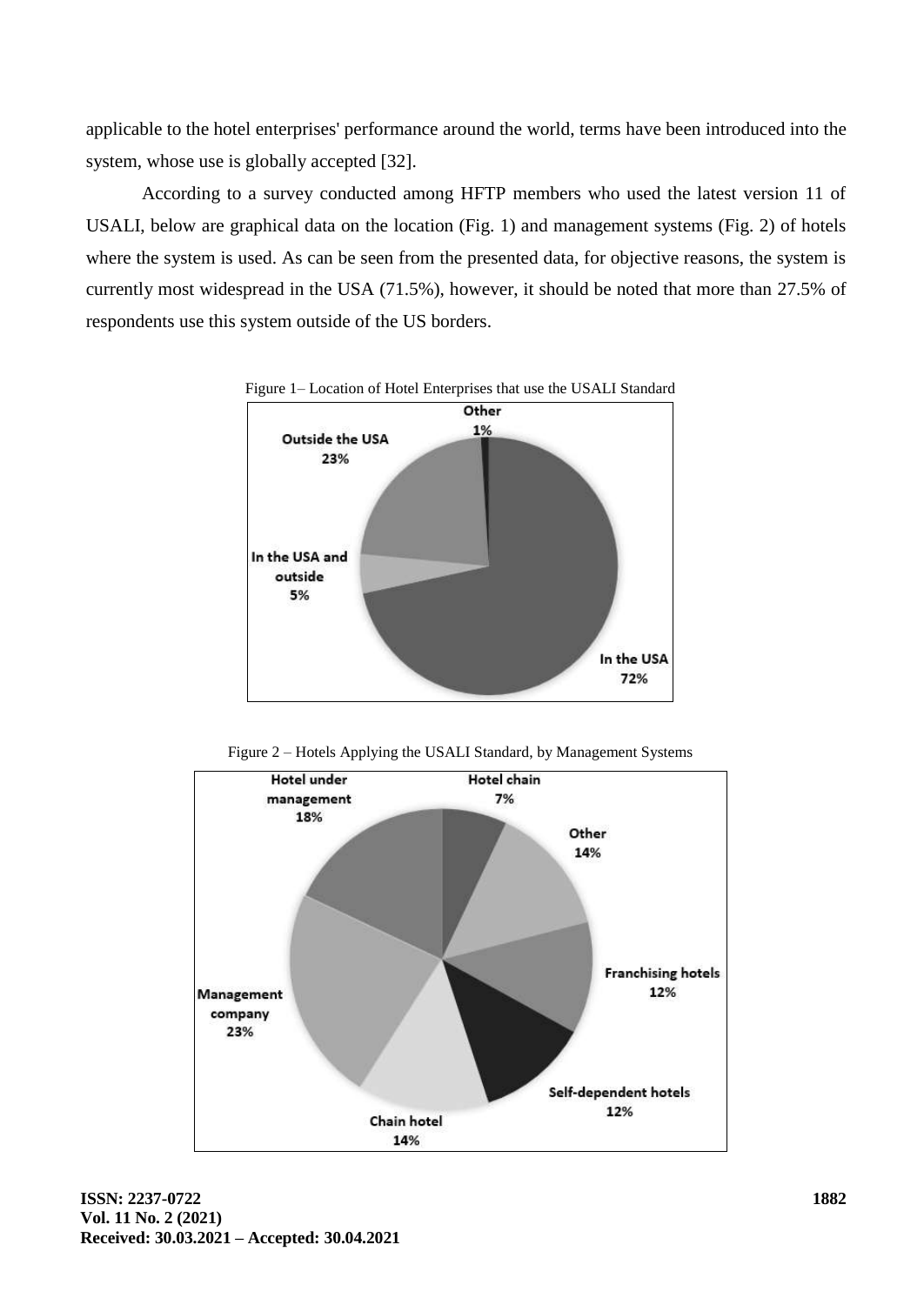From the data presented in the latter diagram, it can be concluded that the application of the USALI standard in the financial management of hotels in the world practice does not depend on their belonging to a particular type of management. The standard is equally applied by both chain and self-dependent hotels, hotel chains, and management companies [6, 8].

While for international chain hotels and domestic hotel enterprises operating under the management of foreign management companies, the use of USALI is a common practice of business turnover, an established standard, and a component of corporate culture, then most Russian hotels do not use USALI in their daily practice. Most private Russian hotel companies have only a general idea of international standards [3, 5, 7].

Some of them try to use certain USALI blocks. As a rule, this concerns the calculation of indicators for comparison with similar indicators of their competitors. Others transform accounting and financial reporting into the USALI standard based on management accounting data, doing this mainly to attract investment or obtain bank financing.

At that, the fundamental issues of accounting remain unresolved. Thus, for an ordinary nonchain Russian hotel, the USALI standard does not become a common practice, which is explained by a lack of understanding of the benefits and advantages of using the USALI standard. However, with proper implementation and regular use, this system becomes useful and promising. Therefore, the implementation of the USALI system is becoming an urgent and important issue for the Russian hospitality industry.

To clearly explain the purpose of USALI, it is necessary first to determine the main characteristics that can be obtained after its implementation in the enterprise accounting system. In this regard, three main models for building an enterprise accounting system can be distinguished.

The most common model is the traditional closed system, whose purpose is to ensure the preparation of financial statements that reflect the financial status of the enterprise at a certain time and for a certain period. The information obtained, although useful for analyzing and monitoring operational activities, is intended primarily for the external environment, namely, shareholders, investors, stock exchanges, government agencies, and other external users.

The second model of the accounting system is aimed at evaluating the effectiveness of individual divisions of the hotel enterprise. Its main goal is to ensure the comparability of actual indicators of Financial Responsibility Centers (FRC) according to established plans, standards, and budgets, as well as to help to optimize the management of responsibility centers in the business entity.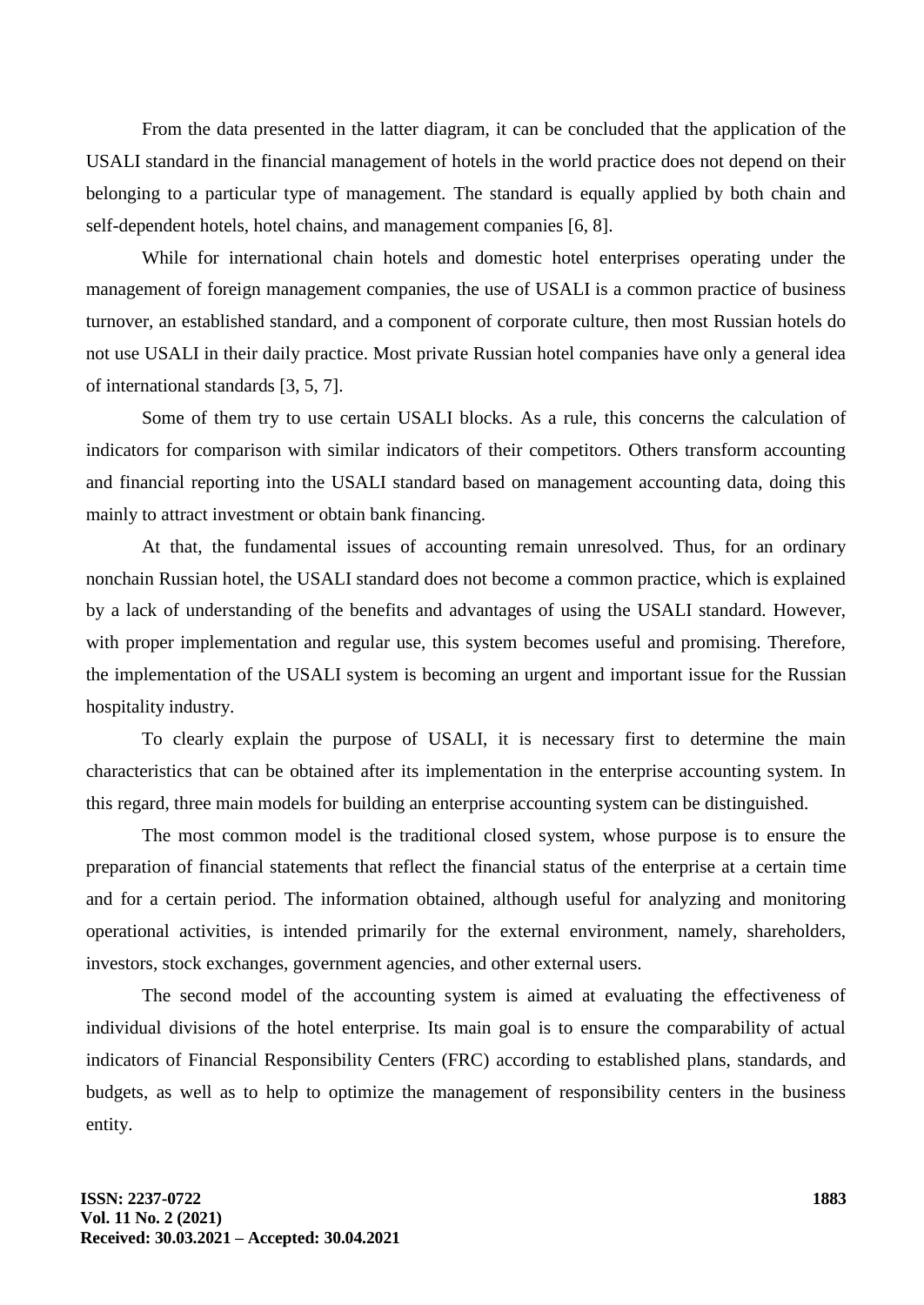The third model of the system, which is the use of accounting information with limited application, is currently based on an approach that focuses on providing relevant information for managerial decision making. The purpose of this model is to use the calculated operational and statistical data to assess the contribution of various proposed options into managerial decisions, i.e. concerning a product launch, pricing, customer profitability, or conducting a marketing campaign [12, 13].

Theoretical aspects of the implementation and application of the USALI standard are covered in sufficient detail in specialized sources. One can highlight the following main advantages of full implementation of USALI:

- Getting information in a format generally accepted for the hotel business;
- Forming reports that are understandable to owners and investors, including foreign ones;
- Forming reports, whose indicators can be compared with those of competitors in different regions;
- Attracting financing, including bank loans and foreign investments;
- Planning and evaluating the performance of each service unit, department, and comparing indicators with similar ones in the industry.

However, it should be noted that when trying to implement USALI in practice, the enterprise may face certain problems. Among the most common difficulties when implementing USALI in Russian hotels are the following:

- The lack of USALI methodology developed and implemented taking into account domestic features;
- Difficulties in ensuring timely collection and proper quality of source data;
- Insufficient automation of information processing and accounting processes;
- Insufficient integration of the applied information systems;
- Insufficient qualification of system users [5, 8].

Besides, some experts argue that contemporary international standards for the organization of management accounting in hotels reflect the current state of development of information support in a typical Western hotel. Therefore, the direct application of these standards by Russian hotels is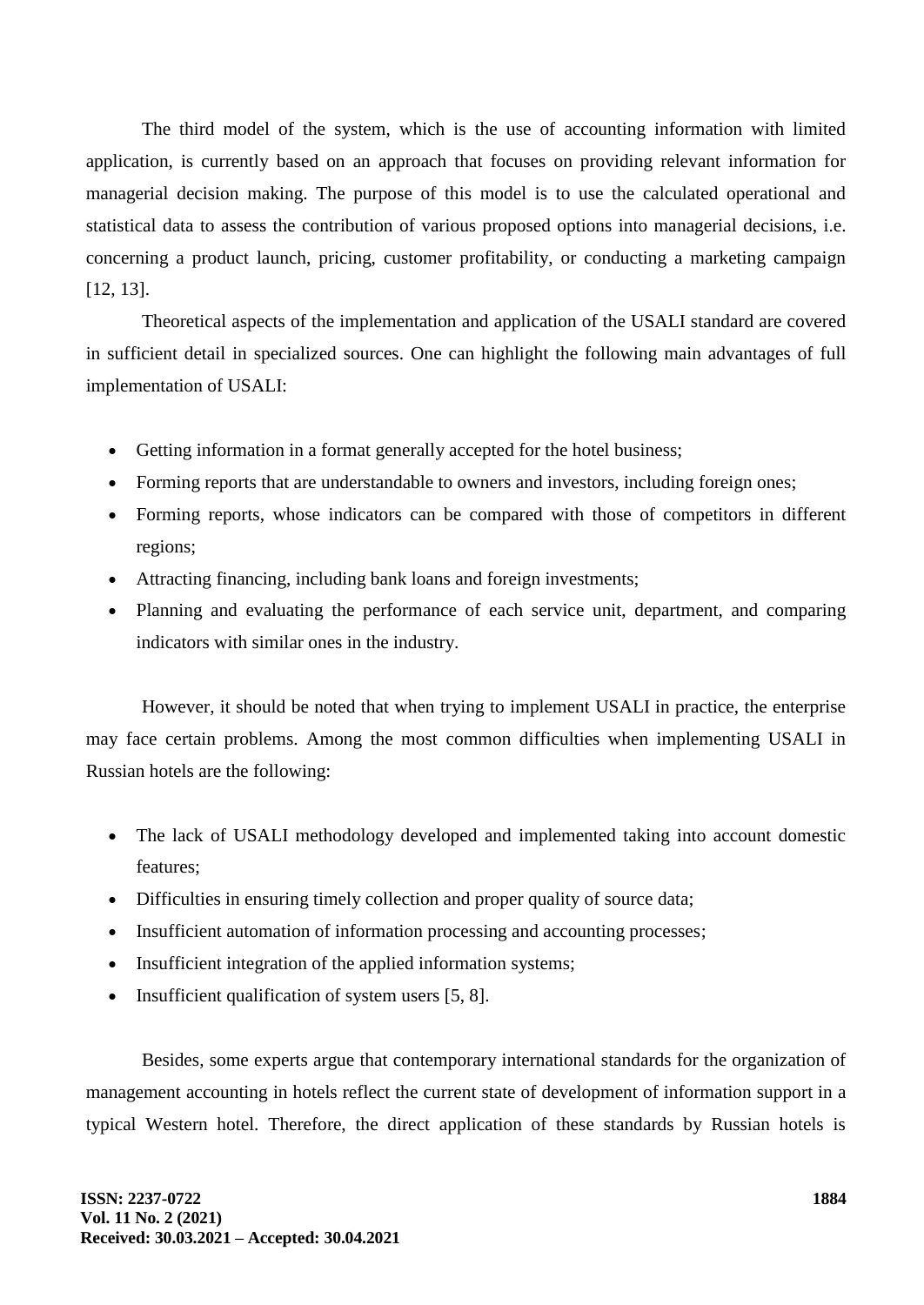impossible, and adaptation to the conditions of use in Russia should take place in parallel with the improvement of the management system of enterprises in the industry [2, 4].

Some chief financial officers working in the hotel business also draw attention to the fact that the USALI system has several contradictions with the operating activities of the hotel. Moreover, hotel operating activities may not be fully reflected in the USALI framework [6].

Nevertheless, the practice of using USALI in the domestic hotel business shows that the use of this system gives significant advantages to hotels that have implemented it, namely:

- The necessary information base for optimizing solutions to constant operational tasks;
- Increasing the involvement of each subdivision of a single enterprise in achieving the overall financial result, due to the set of specific performance indicators of its operation and ensuring their correct calculation, confirmed by actual data [7];
- Obtaining detailed accounting data that serve the basis for subsequent budgeting and forecasting of the company's activities;
- Identifying deviations from planned indicators at an early stage and, as a consequence, prompt response to them based on management decisions.

The peculiarity of hotels is that they operate in several areas, and, consequently, receive several types of revenue from sales, of which the main is revenue from the hotel room capacity.

Contemporary hotels provide their customers with a whole range of services. Today, a common practice is that hotels keep restaurants, bars, saunas, spa complexes, parking lots, etc. on their balance sheet. Therefore, in such a situation, the hotel complex may face different tax administration systems. In this case, to determine the financial result of hotel performance, as for any other enterprise, the standard scheme for allocating net profit from the total cash flow is applicable, which is presented below, where the subtracted value is indicated by a dotted arrow (Fig. 3).

Thus, the USALI system, which meets the requirements of IFRS, can be adapted to the conditions of Russian management accounting in the hotel business with an appropriate hotel management structure and an adjusted accounting policy of the enterprise aimed at management accounting. This document should provide for the operating chart of accounts, the procedure for compiling and presenting reports for management purposes, as well as the forms and timing of updating such reports. At that, the report updating formats and period should be subjected to change and be agile.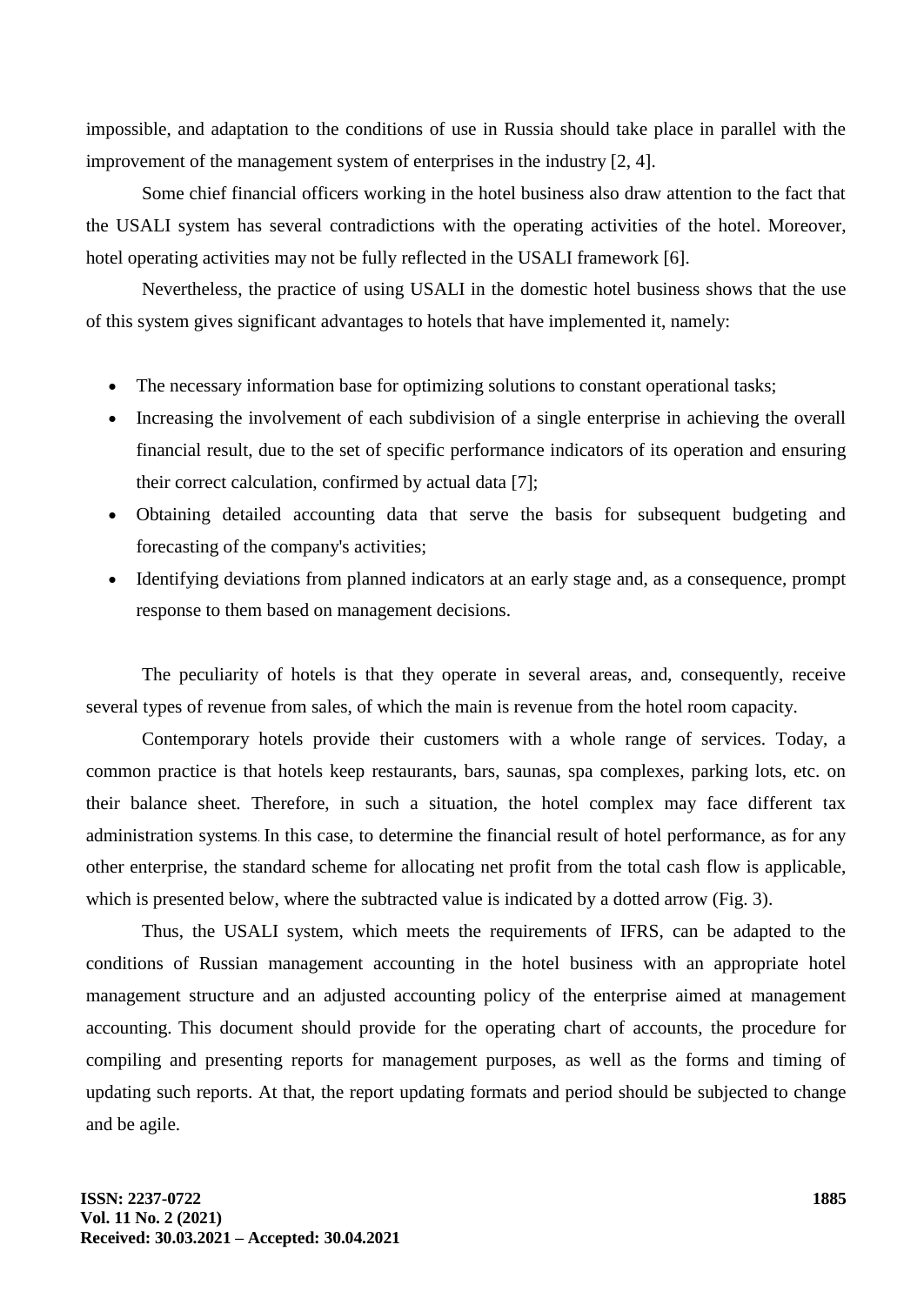

Figure 3 – Scheme of allocation of net profit from the total cash flow for the sale of goods and services

According to the basic principle of USALI, the formation of management statements is carried out for each department or service of the hotel enterprise (revenue centers/expense centers) separately, which is consistent with the concept regarding the definition of responsibility centers for the hotel business. Besides, the feature of this system is the ability to generate flexible and mobile management statements, which allows quickly receiving information for timely and informed managerial decision making.

Taking into account the requirements of the USALI standard, the following rule is the main condition for management accounting and management reporting: income, costs, and expenses should be recognized and reflected in the period when income is actually earned and costs and expenses are incurred.

Management statements include the following types of reports:

- Balance sheet;
- Profit and loss (PL);

**ISSN: 2237-0722 Vol. 11 No. 2 (2021) Received: 30.03.2021 – Accepted: 30.04.2021**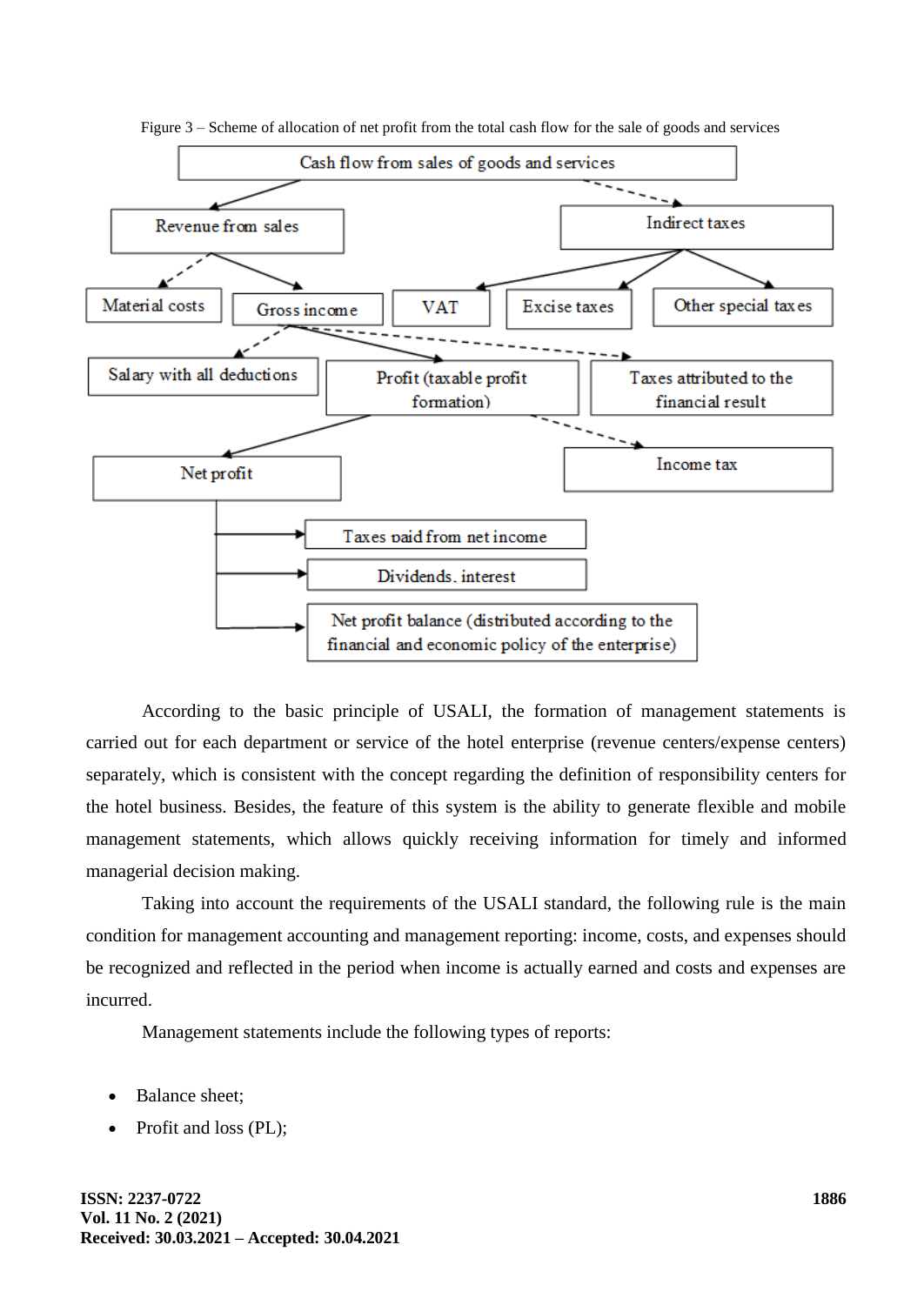- Cash flow statement (CFS):
- Equity change statement;
- Additional reports, including functionality reports (staff, loans, market share, inventory, capital turnover, etc.).

Responsibility centers are defined as a set of the company's budget articles united by common ground, whose planning, execution, and control are coordinated by one of the executives. FRC in hotels is special department, division, or service.

At that, it should be noted that income centers in the hotel business are equated to profit centers for management accounting purposes, which include operating departments/services, while expense centers are functional departments/services. Thus, for reporting purposes, the following structural units of the hotel enterprise are distinguished, which generate the hotel revenue:

- The hotel room capacity, whose reporting block forms the income and expenses related exclusively to the rooms intended for the accommodation of guests;
- Catering department or service,
- Divisions that provide additional services (gym or fitness center, business center, conference rooms, parking, etc.). The report for this center will reflect income and expenses related exclusively to the operation of the structural unit called "Other Income". However, one should consider the possibility of compiling a report on each service separately to distinguish its income and expenditure sides.

The cost centers of the hotel enterprise are not directly involved in the service of hotel guests but support the operating departments. These centers do not generate revenue, and the management of these departments is only responsible for controlling the corresponding expenses within the budget and minimizing them.

Taking into account the generally accepted model of managerial decision making and according to the basic principle of USALI, management statements are formed for each responsibility center (income and expenses center) of the hotel separately. Following USALI requirements, the information report format is designed in such a way as to provide easy reading, comparability of actual indicators for the current period/similar period of the previous year and the budget, as well as data for the current reporting period, and information accumulated since the beginning of the year.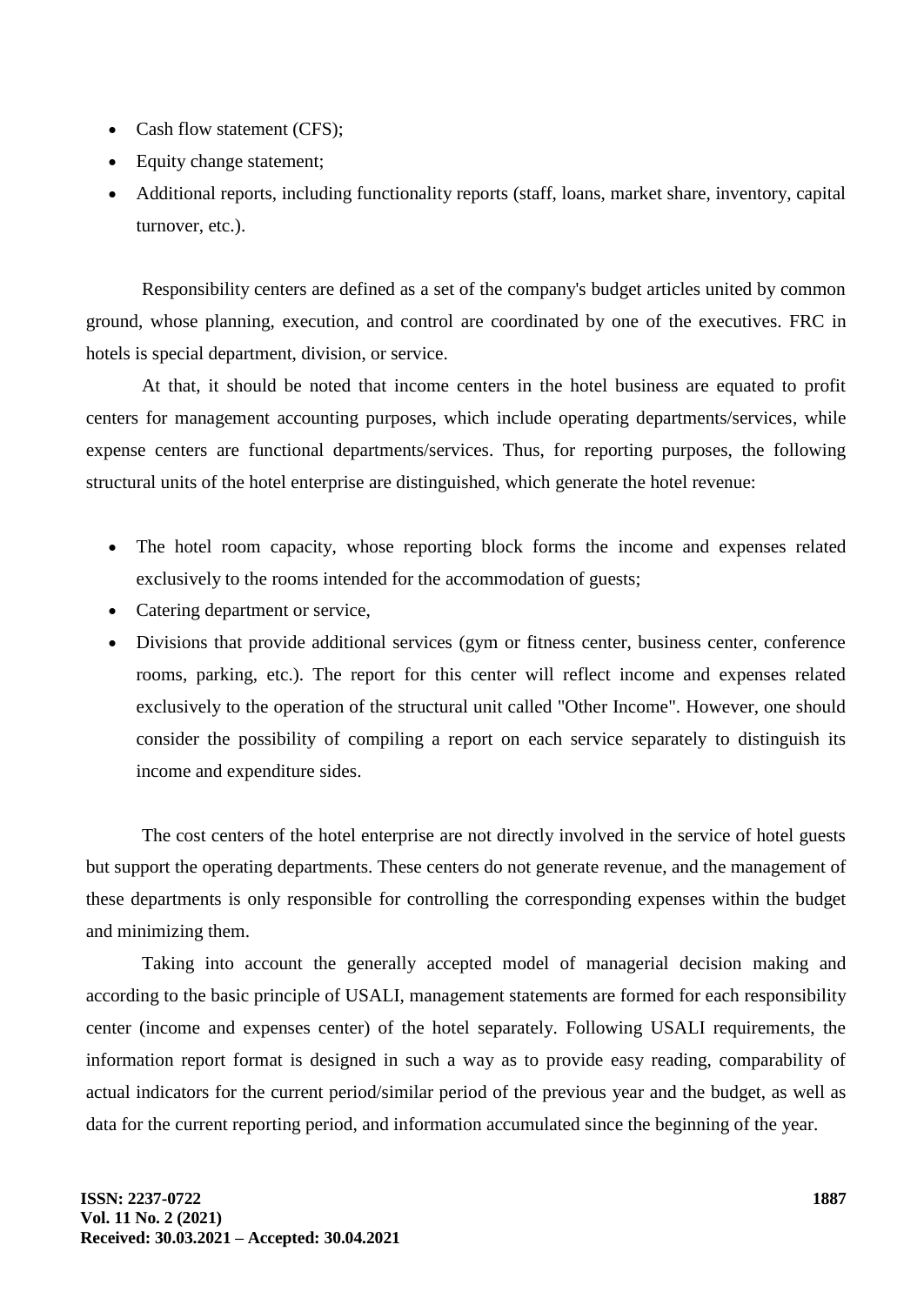The standard form of the USALI operational report is presented in a T-shaped format since this format is ideal for reading and analyzing data (Table 1).

| Current period                        |  |     |   |     |      | Indicator | Cumulatively since the beginning of the year |                             |     |   |     |      |
|---------------------------------------|--|-----|---|-----|------|-----------|----------------------------------------------|-----------------------------|-----|---|-----|------|
| Variance to Budget   Actual<br>Actual |  |     |   |     |      | Actual    |                                              | Variance to Budget   Actual |     |   |     |      |
| $(year-1)$                            |  |     |   |     |      |           | (vear-1)                                     |                             |     |   |     |      |
| $\%$<br>Sum                           |  | Sum | % | Sum | $\%$ |           | Sum                                          | %                           | Sum | % | Sum | $\%$ |

Table 1 – The standard form of the operational report

It should be noted that the forms of the summary report are different in the lower part, where after the EBITDA columns (an analytical indicator equal to the amount of profit before interest, taxes, depreciation, and amortization) the operator's report shows the budget and the actual use of replacement reserves (repair, renewal of tangible assets, etc.), while in the owner's report this item is presented in more detail (depreciation, revaluation of assets, interest). At that, income tax and net profit of the enterprise are indicated in separate lines.

One of the important factors determining the company's stable status in a highly competitive environment is the speed and quality of information used to make operational and strategic managerial decisions. The management accounting and budgeting system should provide the business with the required information. A well-organized and efficient system allows determining the efficiency of individual departments, monitoring costs, planning revenues and expenses based on the budgets of departments, and comparing the results of the enterprise's performance with similar enterprises in the hotel industry. At that, as practice shows, accounting statements do not give an idea of the actual state of affairs at the enterprise or in its particular division, since the balance sheet is a momentary form of reporting and is compiled on a certain date – at the beginning and end of the reporting period [3].

## **4. Conclusion**

To the above, one can add that when drawing up the balance sheet, usually, the "pool" method is used, which does not allow assessing the effectiveness of individual services and departments of the hotel enterprise. Therefore, the mandatory accounting report is usually supplemented with a management statement, designed to give its users prompt answers to their questions when conducting business activities of a hotel enterprise.

The reporting generated during the performance of the hotel enterprise has significant volume and its industry specifics. Therefore, users must be able to interpret the indicated data correctly to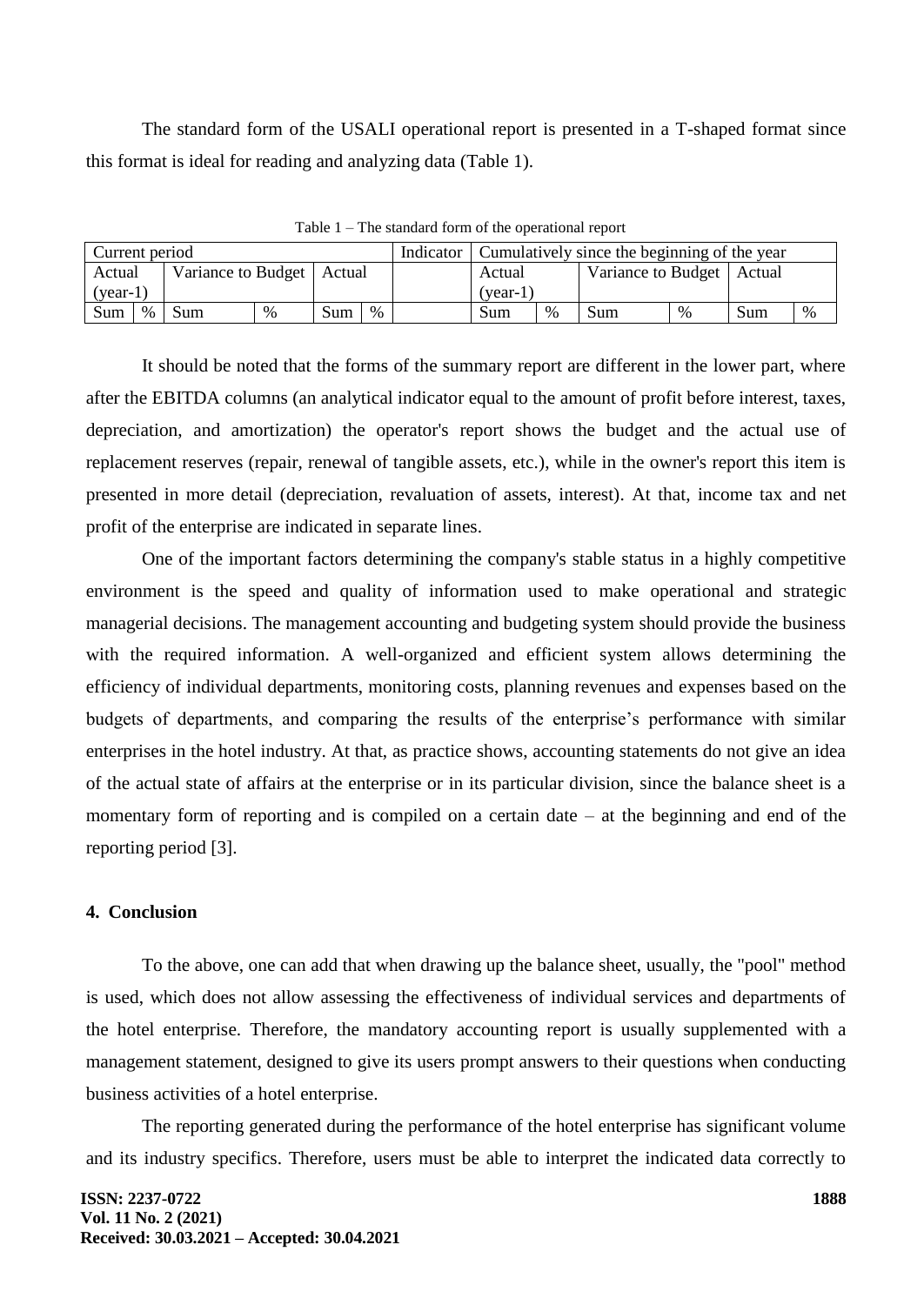analyze, control, and manage the process of providing hotel services. Based on the reporting used, managers draw two types of conclusions:

- Concerning current hotel performance.
- Concerning long-term business processes.

Management reporting users, as mentioned earlier, are shareholders, managers at all levels, heads of all services, and departments. At that, the information available to managers at the technical level is available to any user due to its common nature. The information provided to senior management is more private because in addition to publicly available information, it contains commercial classified information. Management reporting in the hotel business is used for the strategic and operational management of the hotel complex. Competently presented, reliable, and timely information allows the hotel management to make the right managerial decisions.

The validity and effectiveness of the implementation and use of USALI do not depend on the size of the hotel. The system has already proved its usefulness in hotels of various formats and with different room stock. In recent years, there has been a general trend of the growing interest of the Russian market towards full use of all the advantages the USALI provides for the hotel business. Thus, it is expected that in the near future USALI will become a necessity for Russian hotels and an integral part of the hotel business culture [2].

## **References**

Vinogradov, D., & Levina, A., (2013). The use of USALI standards in the hotel business. *Automation and Security in the Service Sector, 3*. http://www.rosconcept.ru/ru/presscentr/publikacii / publikacija\_1/

Ildemenov, S.V. (2014). *Operational management.* Moscow, INFRA-M.

Kerimov, V.E. (2018). *Financial accounting*. 6<sup>th</sup> ed. Moscow, Dashkov and Co.

Mislavskaya, N.A., & Polenova, S.N. (2017). *International standards of accounting and financial reporting.* Moscow, Dashkov and Co.

Moiseeva, N.K. (2015). *Business transformation in context of market instability.* Monograph, Moscow, Kurs.

Feoktistov, I.A. (2014). *Hotel business. Features of accounting and taxation.* Gross Media, ROSBUKH-Moscow.

Bagaeva, K.O. (2011). *Financial management in the hotel business: A basic approach and features of applying foreign experience.* Corporate Finance, St. Petersburg, *3*(19).